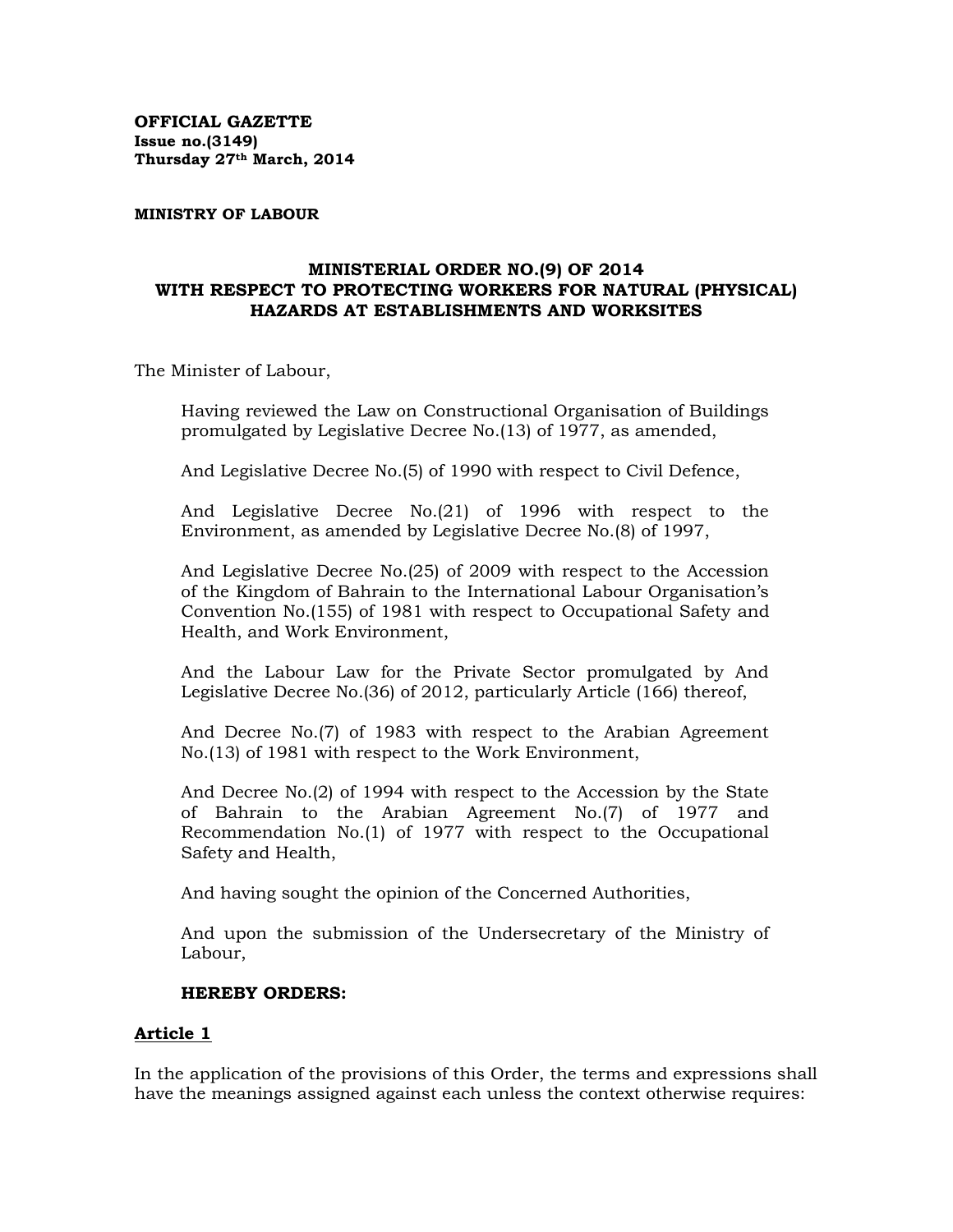- **HEAT**: An increase in the temperature surrounding a worker to a limit that subjects him to health hazards and affects his health.
- **COLD**: A decrease in the temperature surrounding a worker to a limit that subjects him to health hazards and affects his safety.
- **MOISTURE**: Amount of steam surrounding a worker that subjects him to health hazards and affects his health with its increase and decrease.
- **NOISE**: Noise and sounds in a worker's Perimeter that subjects him to health hazards and affects his safety.
- **RADIATIONS**: Energy in a form of eaves or particles from natural or industrial sources that may penetrate a worker's body and subjects him to health hazards and affects his safety.
- **VIBRATIONS**: A vibration generated by machines within the worker's perimeter subjects him to health hazards and affects his safety.
- **ATMOSPHERIC PRESSURE:** Atmospheric pressure leys upon a worker's body as a result of performing his duties in specific atmospheres or places, higher or lower, subjecting a worker to health hazards and affecting his safety.
- **WORKERS ROTATION SYSTEM:** A system where a worker is transferred from his profession to another or from one worksite to another between one period and another, and without violating the concluded employment contract or the law for the purpose of reducing the hazard he is subject thereto and indicated in this Order.

The provisions of this Order shall be applicable to all establishments subject to the Labour Law for the Private Sector No.(36) of 2012 in which workers may be subject to health hazards that may affect their safety due to Natural (Physical) hazard or damage.

# **Article 3**

An employer shall protect his workers from heat, cold and radiation exposing hazards by adopting proper means that secure their protection and reducing their exposing thereto by adopting the following measures or others:

- 1. To isolate the heat, cold, radiation or production process radiation sources from other working places and production processes whenever practically possible.
- 2. To set up protective barriers designated to absorb or reduce heat, radiations and isolate their sources.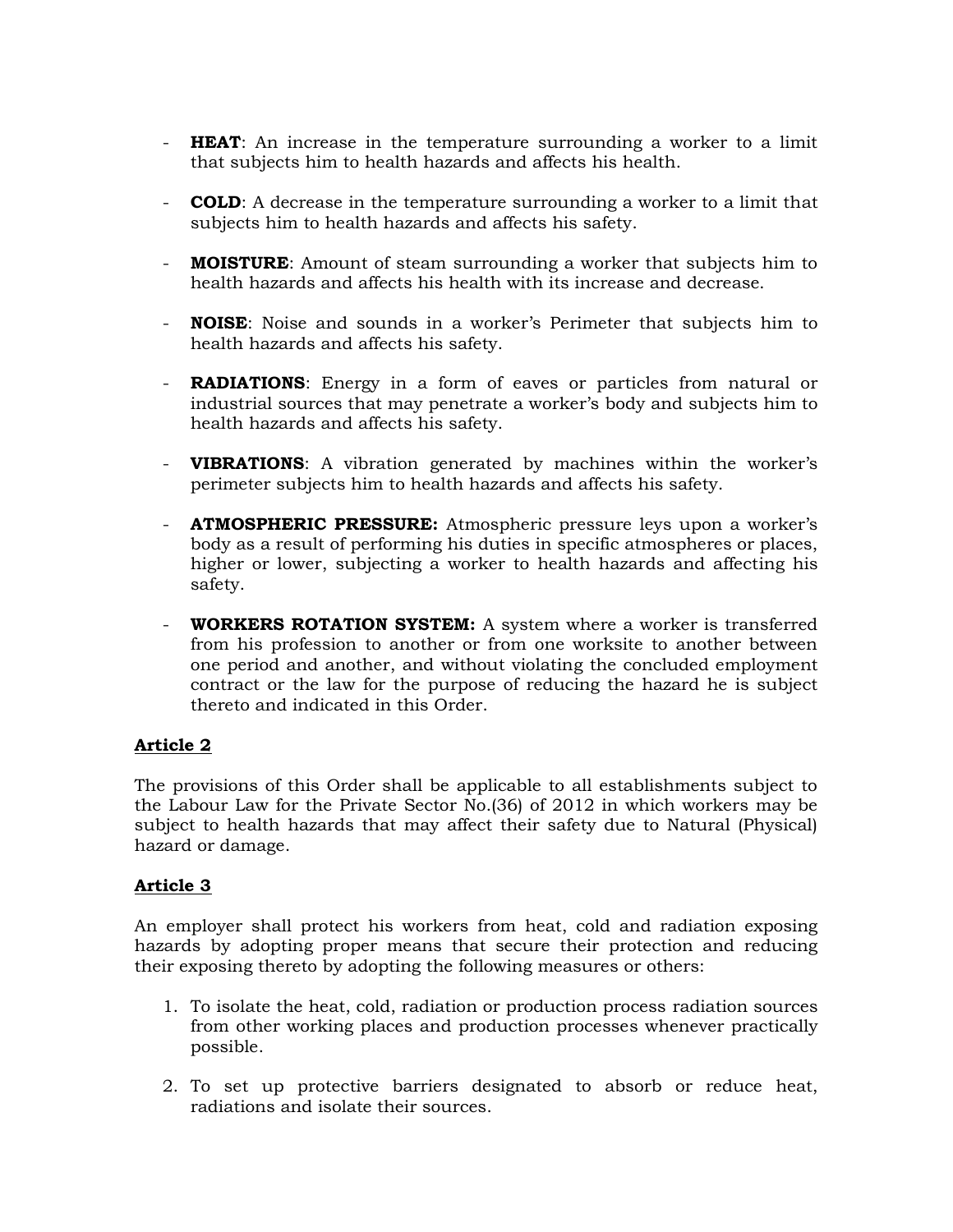- 3. To provide adequate ventilation and suitable environmental improvement means.
- 4. To provide personal protection gear and suitable clothing to protect from the hazards of heat, cold or radiation.
- 5. To adopt workers rotation system.
- 6. To reduce working hours in which a worker is subject to hazards and increase rest periods.
- 7. To supply workers with suitable liquids and salt and encourage them to regularly have them in suitable quantities.
- 8. To create workers control slots in sealed places.
- 9. to increase the distance between the heat, cold and radiation sources, and the worker's body whenever practically possible.
- 10.To isolate the places for having or storing food from the emitting heat, radiations and production process.
- 11.To carry out periodical maintenance of machines and equipment that emits heat and radiation.

An employer shall take the necessary measures by providing suitable ear protecting gear and others for the workers to reduce the noise resulting from using such devices, machines and equipment in the worksite and taking into consideration the period permitted for subjecting to such noise in accordance with the table attached to this Order.

# **Article 5**

An Employer shall protect his workers from being subject to the hazards of vibrations by adopting the proper methods to secure their protection and reduce being exposed thereto by adopting the following methods and others:

- 1. To supply good vibration and movement dampers to stop the vibration of the entire worker's body.
- 2. Continuous maintenance of machines and tools to prevent the increase of their emitting vibrations.
- 3. To provide personal protective and vibration reduction clothing and equipment.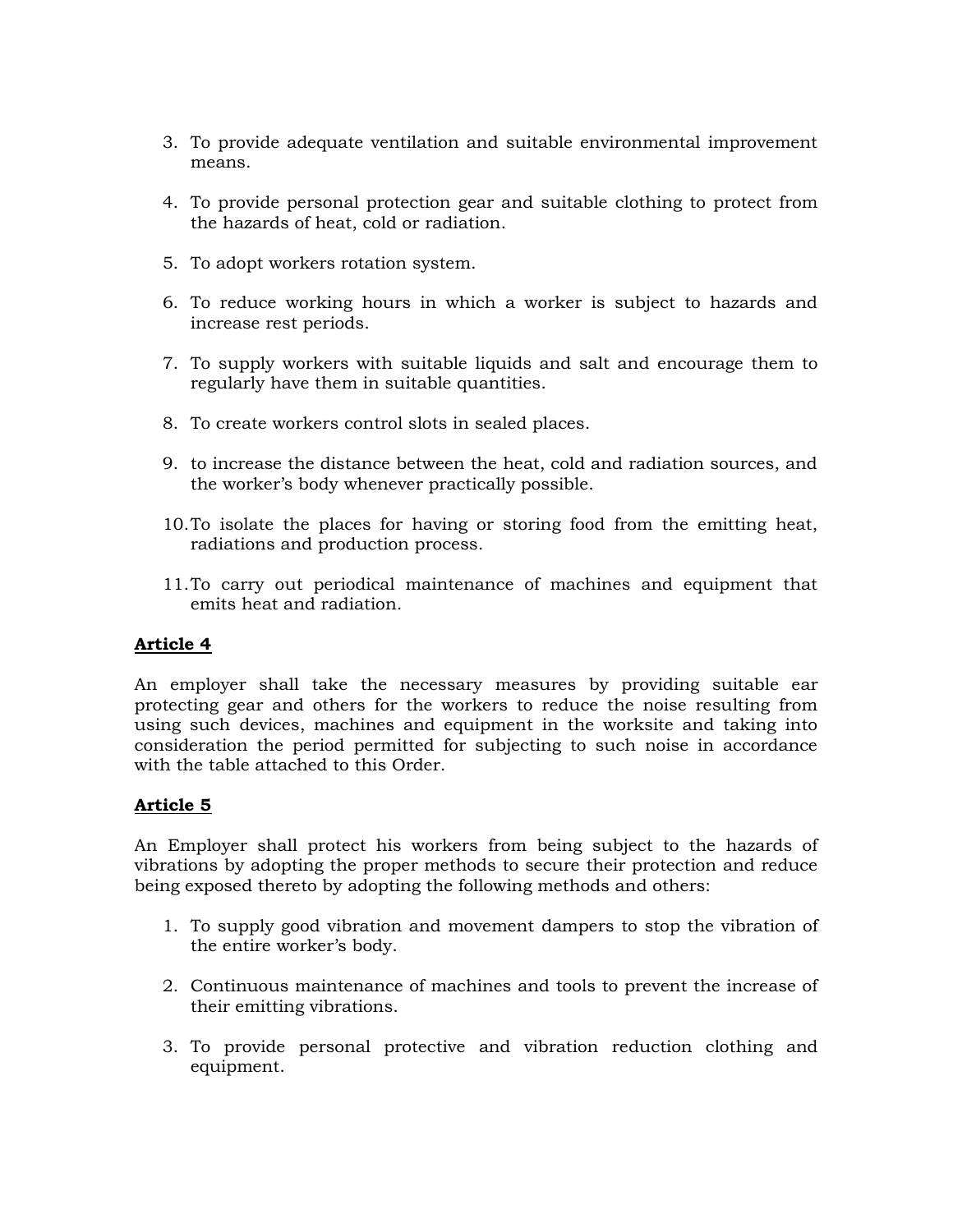- 4. To organise the work in order to avoid subjecting a worker to vibration for over than (30%) in one single work shift.
- 5. To provide ideal temperature and moisture to carry out the work in which a worker is subject to vibrations.
- 6. To approve the workers rotation scheme.

An employer shall protect his workers from the hazards of being subject to the increase and decrease of atmospheric pressure by adopting suitable means that warrant their protection and reduce their exposure thereto by following the following methods or others:

- 1. To provide personal protective clothing and gear to protect and reduce atmospheric pressure.
- 2. To provide suitable ear protection gear.
- 3. To provide suitable respirator machines.
- 4. To reduce working hours in which a worker is subject to increasing and decreasing atmospheric pressure together with increasing rest hours.
- 5. To train workers on methods to overcome the increase and decrease of atmospheric pressure.

# **Article 7**

An employer shall protect his workers from the hazards of exposing to the increase and decrease in humidity by adopting the following suitable measures that secure their protection and reduce exposing thereto by adopting the following means or others:

- 1. To provide suitable ventilation and lighting inside the workplace.
- 2. To provide personal protective clothing and gear from the increase and decrease of humidity.
- 3. To provide suitable respirator machines.
- 4. To eliminate or reduce the high humidity sources like liquids.

## **Article 8**

An employer shall protect his workers from the hazards of being exposed to intense lighting, winds and bad weather by adopting the proper means that secure their protection and reduce exposing thereto.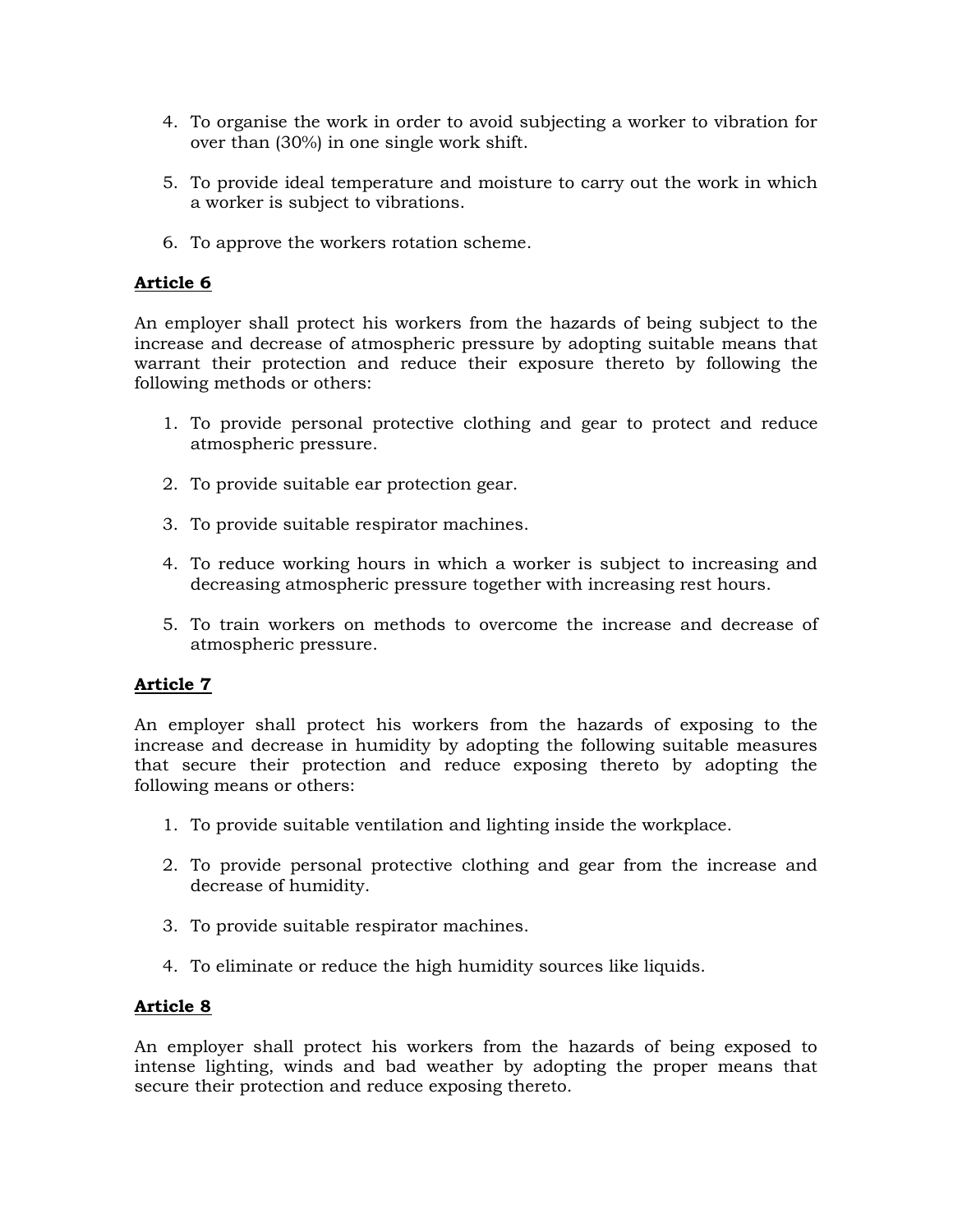An employer shall train his workers to use the protection gear, preserve, maintain and compel them to use them.

## **Article 10**

All mechanical vehicles used to carrying out the work must be airconditioned whenever practically possible.

## **Article 11**

An employer shall exclude workers with illnesses which natural hazards may affect their health provided an approved medical certificate from the Ministry of Health should be provided.

#### **Article 12**

Employers must modify their status in conformity of the provisions of this Order within the first three months from the enforcement date thereof.

#### **Article 13**

Any person who violates the provisions of this Order shall be liable for the penalties indicated in Article (192) of the Labour Law for the Private Sector promulgated by Legislative Decree No.(36) of 2012.

## **Article 14**

The Ministry's Undersecretary shall implement this Order which shall come into effect from the day following the date of its publication in the Official Gazette.

#### **Signed: Jameel bin Mohamed Ali Humaidan. Minister of Labour.**

Issued on: 10th Jumada Awwal, 1435 Hijra, Corresponding to: 11th March, 2014 A.D.